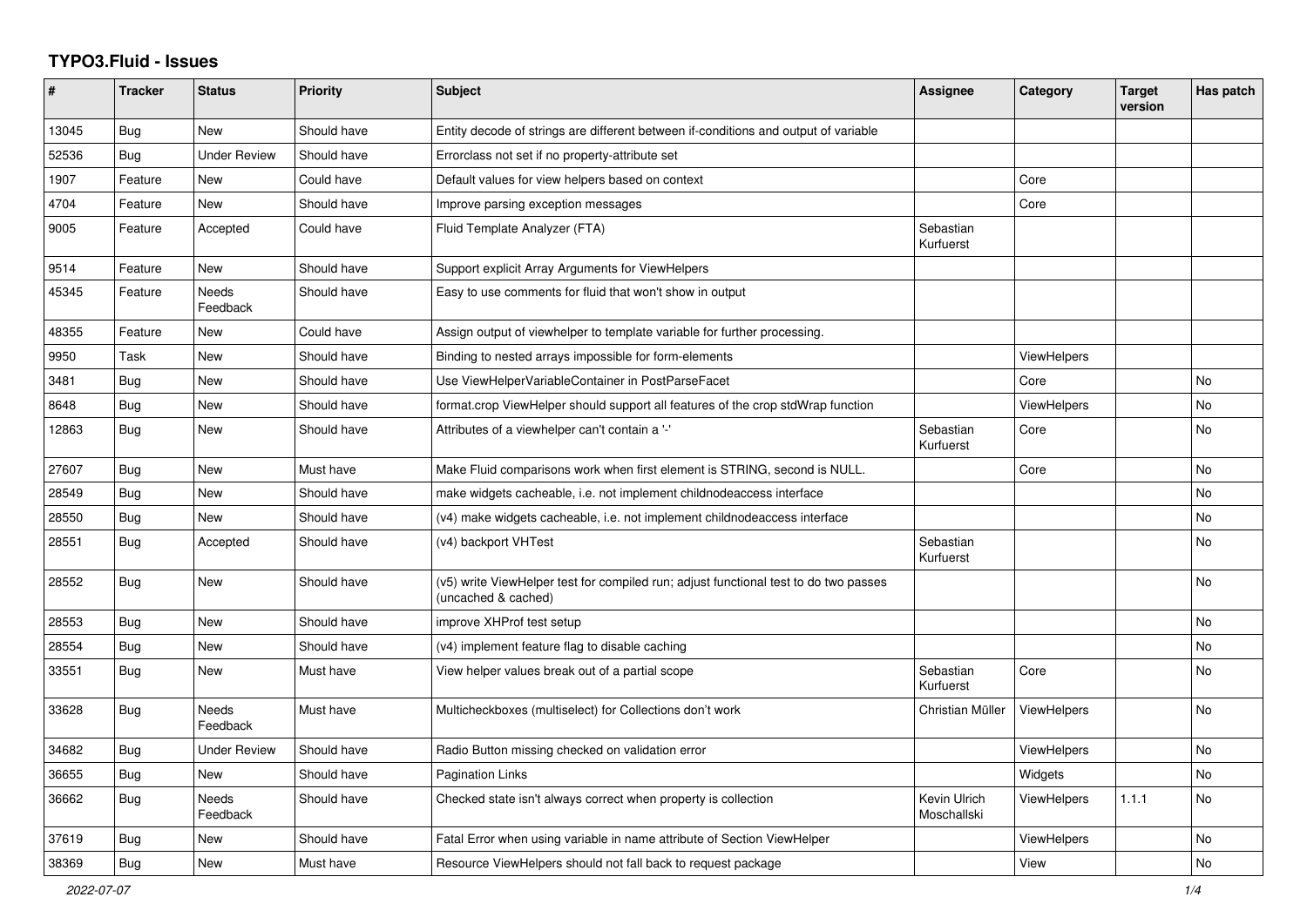| ∦     | <b>Tracker</b> | <b>Status</b>       | <b>Priority</b> | <b>Subject</b>                                                                            | <b>Assignee</b>        | Category    | <b>Target</b><br>version | Has patch |
|-------|----------------|---------------------|-----------------|-------------------------------------------------------------------------------------------|------------------------|-------------|--------------------------|-----------|
| 39990 | Bug            | New                 | Should have     | Same form twice in one template: hidden fields for empty values are only rendered<br>once |                        | Core        |                          | No        |
| 40064 | Bug            | New                 | Must have       | Multiselect is not getting persisted                                                      |                        | ViewHelpers |                          | No        |
| 40998 | Bug            | <b>Under Review</b> | Should have     | Missing parent request namespaces in form field name prefix                               | Sebastian<br>Kurfuerst | ViewHelpers | 1.1.1                    | No        |
| 44234 | Bug            | <b>Under Review</b> | Should have     | selectViewHelper's sorting does not respect locale collation                              |                        | ViewHelpers | 2.1                      | No        |
| 45384 | Bug            | New                 | Must have       | Persisted entity object in widget-configuration cannot be deserialized (after reload)     |                        | Widgets     | 2.0.1                    | No        |
| 46289 | Bug            | Needs<br>Feedback   | Should have     | Enable Escaping Interceptor in XML request format                                         |                        | View        | 2.0.1                    | No        |
| 47006 | Bug            | <b>Under Review</b> | Should have     | widget identifier are not unique                                                          |                        |             |                          | No.       |
| 49038 | Bug            | New                 | Must have       | form.select does not select the first item if prependOptionValue is used                  |                        |             |                          | No        |
| 49600 | Bug            | New                 | Should have     | f:form tag shown as a HTML on frontend                                                    |                        | ViewHelpers |                          | No        |
| 50888 | <b>Bug</b>     | <b>Under Review</b> | Should have     | WSOD by changing name of section and if Fluid caches are generated                        |                        |             |                          | No        |
| 52419 | Bug            | <b>New</b>          | Should have     | Wrong PHPDocs notation for default value inline f:translate viewhelper                    |                        |             | 2.0                      | No        |
| 52591 | Bug            | New                 | Should have     | The Pagination Widget broken for joined objects                                           |                        |             |                          | No        |
| 53806 | Bug            | <b>Under Review</b> | Should have     | Paginate widget maximumNumberOfLinks rendering wrong number of links                      | Bastian<br>Waidelich   | Widgets     |                          | No        |
| 54284 | Bug            | <b>New</b>          | Should have     | Default Option for Switch/Case VH                                                         |                        | ViewHelpers |                          | No.       |
| 55008 | Bug            | <b>Under Review</b> | Should have     | Interceptors should be used in Partials                                                   | Christian Müller       |             |                          | No        |
| 57885 | Bug            | New                 | Must have       | Inputs are cleared from a second form if the first form produced a vallidation error      |                        |             |                          | No.       |
| 58921 | Bug            | New                 | Should have     | f:form.* VHs crash if NOT inside f:form but followed by f:form                            |                        |             |                          | No        |
| 58983 | Bug            | <b>New</b>          | Should have     | format.date does not respect linebreaks and throws exception                              |                        |             |                          | No.       |
| 59057 | <b>Bug</b>     | <b>Under Review</b> | Must have       | Hidden empty value fields shoud be disabled when related field is disabled                | Bastian<br>Waidelich   | ViewHelpers |                          | No        |
| 65424 | Bug            | <b>Under Review</b> | Should have     | SelectViewHelper must respect option(Value Label)Field for arrays                         |                        | ViewHelpers |                          | No        |
| 3291  | Feature        | Needs<br>Feedback   | Should have     | Cacheable viewhelpers                                                                     |                        |             |                          | No        |
| 3725  | Feature        | New                 | Could have      | <b>CSS Engine</b>                                                                         | Christian Müller       | ViewHelpers |                          | <b>No</b> |
| 5933  | Feature        | Accepted            | Should have     | Optional section rendering                                                                | Sebastian<br>Kurfuerst | ViewHelpers |                          | No        |
| 8989  | Feature        | Needs<br>Feedback   | Could have      | Search path for fluid template files                                                      |                        | View        |                          | No        |
| 10472 | Feature        | New                 | Could have      | Fluid Standalone distribution                                                             |                        | Core        |                          | No        |
| 30555 | Feature        | New                 | Could have      | Make TagBuilder more extensible                                                           |                        | Core        |                          | No        |
| 31955 | Feature        | New                 | Should have     | f:uri.widget                                                                              |                        | Widgets     |                          | No        |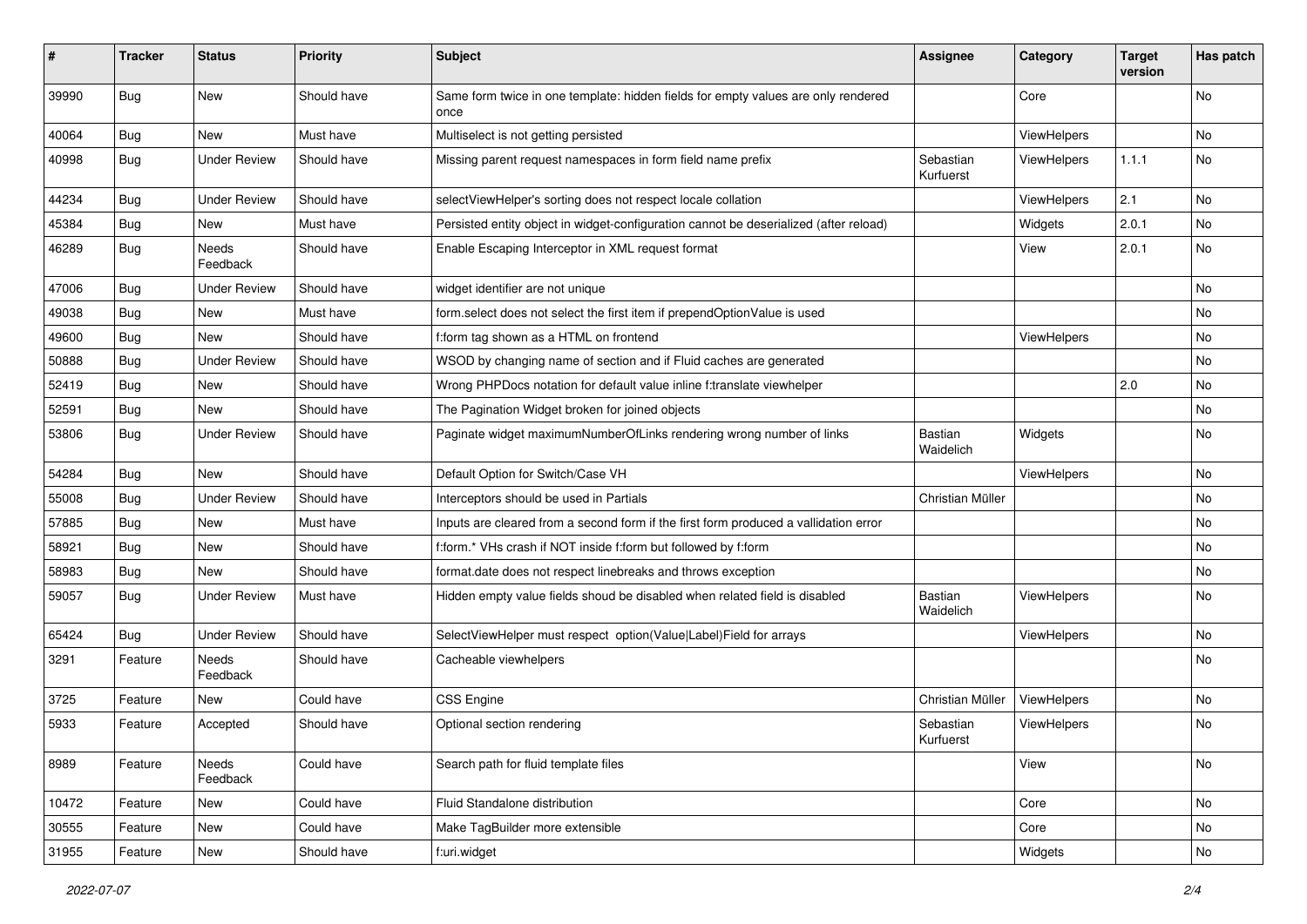| #     | <b>Tracker</b> | <b>Status</b>       | <b>Priority</b>      | <b>Subject</b>                                                                                         | Assignee              | Category    | <b>Target</b><br>version | Has patch |
|-------|----------------|---------------------|----------------------|--------------------------------------------------------------------------------------------------------|-----------------------|-------------|--------------------------|-----------|
| 33215 | Feature        | New                 | Should have          | RFC: Dynamic values in ObjectAccess paths                                                              |                       |             |                          | <b>No</b> |
| 33394 | Feature        | Needs<br>Feedback   | Should have          | Logical expression parser for BooleanNode                                                              | <b>Tobias Liebig</b>  | Core        |                          | <b>No</b> |
| 36410 | Feature        | New                 | Should have          | Allow templates to send arguments back to layout                                                       |                       | ViewHelpers |                          | No        |
| 37095 | Feature        | New                 | Should have          | It should be possible to set a different template on a Fluid TemplateView inside an<br>action          | Christopher<br>Hlubek |             |                          | <b>No</b> |
| 38130 | Feature        | New                 | Should have          | Checkboxes and multiple select fields should have an assignable default value                          |                       |             |                          | No        |
| 39936 | Feature        | New                 | Should have          | registerTagAttribute should handle default values                                                      |                       | ViewHelpers |                          | No        |
| 40081 | Feature        | New                 | Should have          | Allow assigned variables as keys in arrays                                                             |                       |             |                          | <b>No</b> |
| 42397 | Feature        | New                 | Should have          | Missing viewhelper for general links                                                                   |                       |             |                          | No        |
| 43346 | Feature        | <b>Under Review</b> | Should have          | Allow property mapping configuration via template                                                      | Karsten<br>Dambekalns | ViewHelpers | 2.1                      | No        |
| 45153 | Feature        | New                 | Should have          | f:be.menus.actionMenuItem - Detection of the current select option is insufficient                     |                       |             |                          | <b>No</b> |
| 46257 | Feature        | <b>Under Review</b> | Should have          | Add escape sequence support for Fluid                                                                  |                       | Core        |                          | No        |
| 46545 | Feature        | New                 | Should have          | Better support for arrays in options of SelectViewHelper                                               |                       |             |                          | No        |
| 49756 | Feature        | <b>Under Review</b> | Should have          | Select values by array key in checkbox viewhelper                                                      |                       |             |                          | No        |
| 51100 | Feature        | <b>New</b>          | Must have            | Links with absolute URI should have the option of URI Scheme                                           |                       | ViewHelpers |                          | No        |
| 51277 | Feature        | New                 | Should have          | ViewHelper context should be aware of actual file occurrence                                           |                       |             |                          | No        |
| 52640 | Feature        | <b>Under Review</b> | Should have          | Create an UnlessViewHelper as opposite to the IfViewHelper                                             | Marc Neuhaus          |             |                          | <b>No</b> |
| 60003 | Feature        | New                 | Should have          | Add required-Attribute to f:form.password                                                              |                       | ViewHelpers |                          | No        |
| 60181 | Feature        | New                 | Could have           | Caching mechanism for Fluid Views/Templates                                                            |                       | View        |                          | No        |
| 60271 | Feature        | New                 | Should have          | Paginate viewhelper, should also support arrays                                                        |                       |             |                          | <b>No</b> |
| 62346 | Feature        | New                 | Could have           | f:comment should have high precende                                                                    |                       | Core        | 3.x                      | No        |
| 5636  | Task           | <b>Under Review</b> | Must have            | Form_RadioViewHelper and CheckBoxViewHelper miss check for existing object<br>before it is accessed.   |                       |             |                          | <b>No</b> |
| 8491  | Task           | Needs<br>Feedback   | Should have          | link.action and uri.action differ in absolute argument                                                 | Karsten<br>Dambekalns | ViewHelpers |                          | <b>No</b> |
| 10911 | Task           | New                 | Should have          | Tx_Fluid_ViewHelpers_Form_AbstractFormViewHelper->renderHiddenIdentityField<br>should be more reliable |                       | ViewHelpers |                          | No        |
| 26658 | Task           | New                 | Won't have this time | Make Form ViewHelpers consistent                                                                       |                       | ViewHelpers |                          | No        |
| 26664 | Task           | New                 | Won't have this time | Clean up Form ViewHelpers                                                                              |                       | ViewHelpers |                          | No        |
| 34309 | Task           | New                 | Could have           | Unknown ViewHelpers cause exception - should be handled more graceful                                  |                       | ViewHelpers |                          | No        |
| 42743 | Task           | New                 | Should have          | Remove inline style for hidden form fields                                                             |                       |             |                          | No        |
| 43071 | Task           | New                 | Should have          | Remove TOKENS for adding fallback teplates in B                                                        |                       |             |                          | No        |